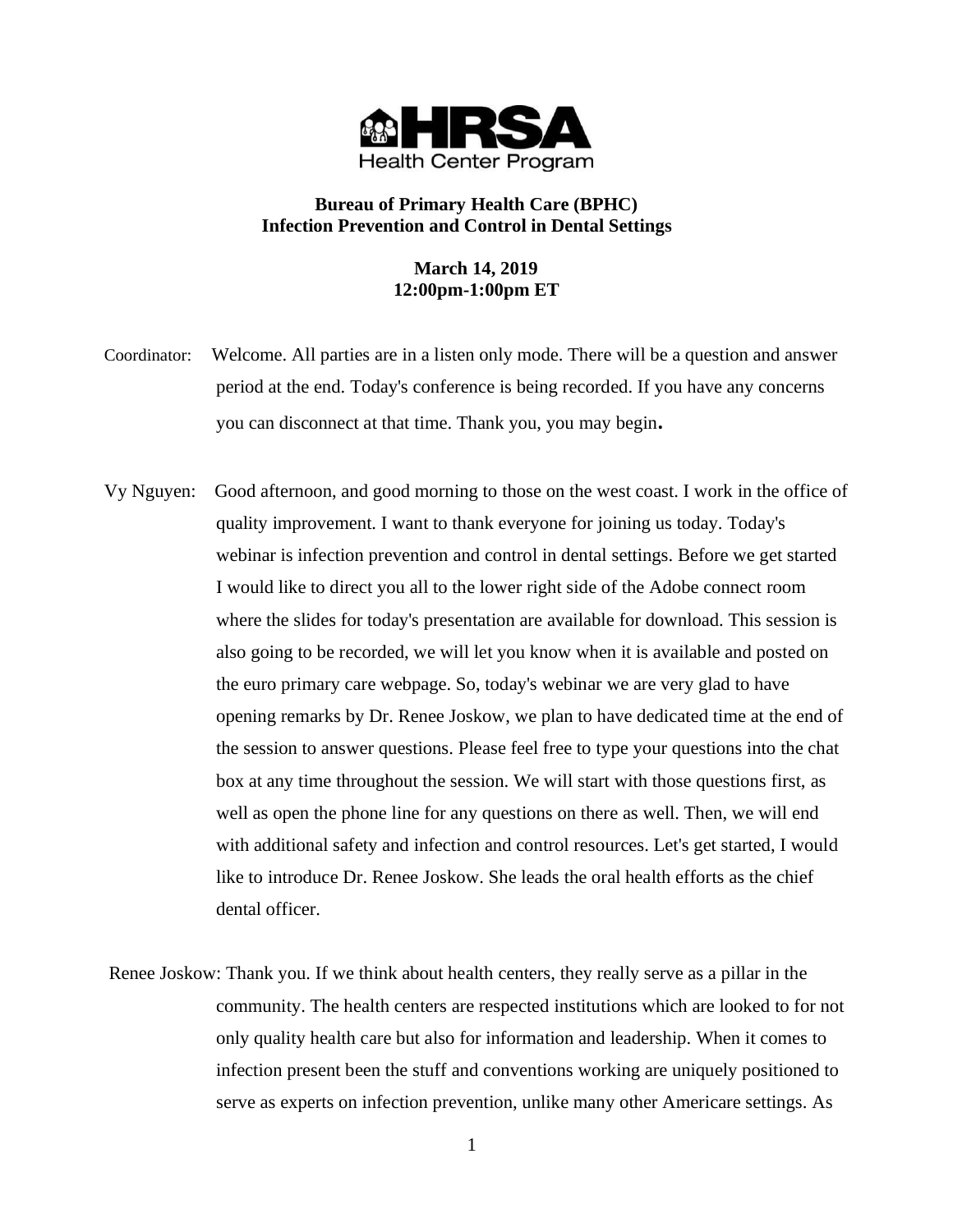you know, the dental clinic is often a hub self-contained sterilization capabilities. Makes nationwide have been considered as part of an emergency response resource for three years, the provision of urgent healthcare, and sterilization capacity. I would like to set up today's webinar by taking a global view in talking about infection prevention, and control the world health organization asserts that "infection prevention is a practical solution to prevent harm to patients and health workers. In a grounded epidemiology, social scientists, infection prevention and control occupies a unique position in the field of patient safety and quality, Russell health coverage, since it is related to help workers and patients at every single encounter. " For us most people are healthy when they come to the dental clinic. It is important that you work in a safe environment to benefit you, your family, and coworkers. In addition as care provider teams it is important to stay healthy so that we are able to take care of the populations we serve, and provide the kind of nation centered care we are committed to. I am sure that you will find today's webinar informative and invaluable. I would like to turn it back over, now.

- Vy Nguyen: Thank you. Now I would like to introduce our presenter, Dr. Michele Junger. She is a dental officer in the division of oral health where she focuses on issues related to infection control and dental public health. She hold degrees from the University of Virginia, the Michigan school of dentistry. In addition, she completed residencies and a research fellowship at CDC. She is a diplomate of the American Board of Public health. It is my pleasure to turn it over now, to Dr. Michele Junger.
- Michele Junger: Good morning, thank you to HRSA for having me here. Thank you for supporting this in our today, I am really happy to speak to you all about infection invention and control. I'm going to try and practice moving the slides, here. Yes, here we go. My objectives today are to give you an overview of CDC, what our role is in infection control and IPC, whatever you want to call it. We are going to talk about the importance of infection control, and we are going to look at the use of documented transmissions we have in dental settings and what their applications are. We want to take about standard procedures with emphasis on sterilization and disinfection of items and devices. IPC is a huge topic, there is so much that goes into it, especially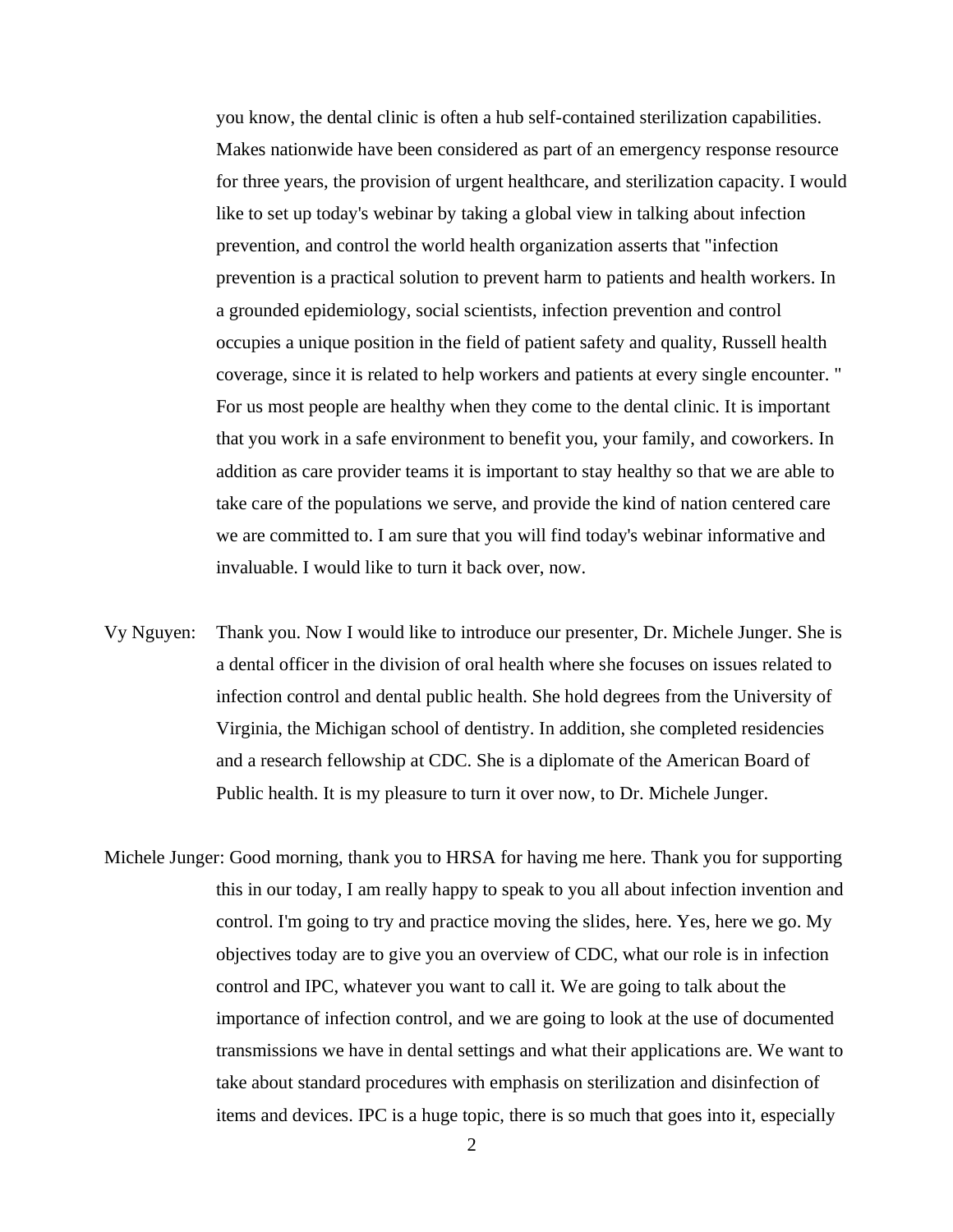occupational health and staying yourself. There is a lot of information out there, we have one hour. We are going to focus on certain information, and we will point you to resources where you can find additional information. Okay, let's get started. What is CDC role in infection control? CDC develops guidelines and recommendations that are intended to improve effectiveness, and inform the officers. We look at the overall guidance and practice which really recommends safe care and all dental settings. Guidelines are not rules, they are not mandates. They are meant to give guidance to healthcare professionals and represent minimum standards of state care. Some practices, like you know, our mandate by federal, state or local regulation. You need to always review those to understand what is required in your daily practice. In addition to helping recommendation's, CDC is involved with assistance. We will assist breaches in infection control procedures and transmission events. In doing so, we were to identify the source of the transmission and ultimately, hopefully laminate it. It also allows us to evaluate existing prevention strategies and identify gaps, we describe new diseases and learn more about known diseases. Then, determine risk of transmission and if limit follow-up measures. This could be patient notification and testing, we will talk about that. So, during the preventive dental treatment both your patient and you yourself dental care personnel, can be exposed to a variety of pathogens to contact blood or oral secretions and exterminated contaminated equipment. This can be between patients and the dental personnel, that is really important that we follow infection prevention and control practices. What are blood-borne pathogens? We are typically talking about viruses like hepatitis B and HIV. These viruses can be transmitted through patients and dental healthcare personal in healthcare settings. They can produce chronic infections and they are carried by persons who are unaware of the infection. So, the route of transmission may occur from the patient to the dental healthcare personnel, from the dental personnel to the patient, and also from patient to patient. As you can see, there is a bigger arrow there. You yourself, the dental healthcare personnel, are frequently exposed to blood and blood contaminated saliva during dental procedures. This puts you at a greater risk of infection by that one Preston Jones -- BBP. We have to remember these are reports we have in literature. We have been alerted of probable cases, we have a lot of cases that were probably never reported.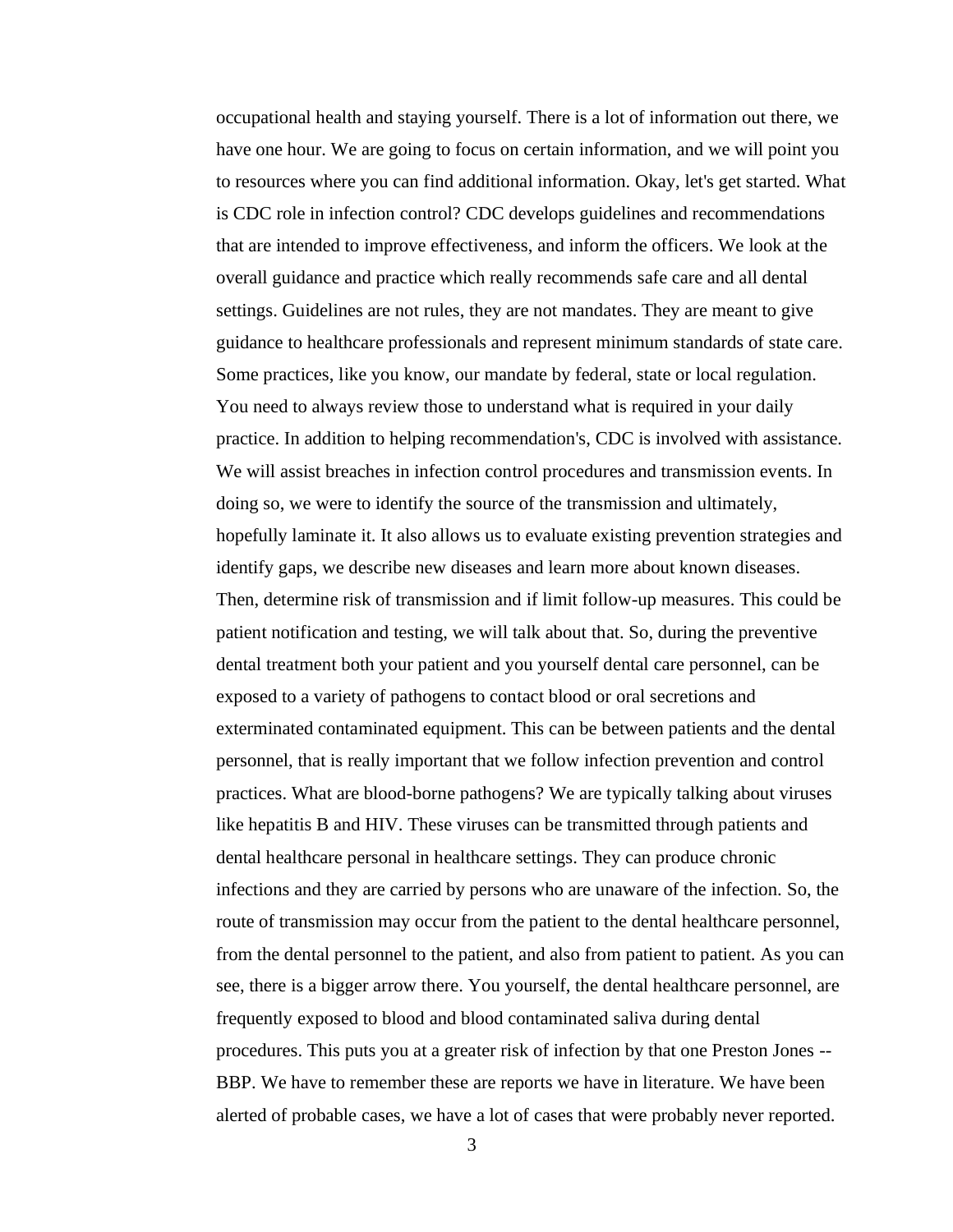This might just represent the tip of the iceberg. We have to always remember there is a lot to learn from this we are providing care to patients, we want to be good but we also want to do no harm. So, here you see this is a summary of transmission of pathogens in U.S. dental settings from 2003, which was the release of the 2003 guidelines, don't get caught up in the year. But, the first report is a report of case of a woman who had hepatitis B. She had recent oral surgery involving IDA sedation and extractions. When they did the investigation where she received her treatment, there was a patient seen that same day. That was amended for patient to patient oral surgery in that setting. There was no breakdown in the procedure. They had very good practices, but this kind of demonstrate the difficult he of creating an analysis many month later and trying to determine what happened. The second report is a report a cluster of 5 cases of acute hepatitis B. This is among three patients and two dental care employees out of Virginia. This instigation reveals several breaches, there wasn't anyone designated to oversee infection control practices, in addition the volunteer had not received the hepatitis B vaccine, and they had not received training in infection control practices prior to volunteering for the clinic. This investigation really highlights the need for all settings for dental treatment provided, including portable and volunteer, to have an infection control coordinator to provide blood-borne pathogen training, especially for volunteers. This ensures the training and also ensuring the hepatitis B vaccination. The last is during a routine examination. He did not have any particular risk factors, he had multiple dental procedures completed within a three month window before testing positive. They did an investigation and found multiple lapses in infection control procedures, they were able to link the patient to patient transmission of hepatitis C in a sterile setting. All of this information that we have spoken about is in this miniskirt, here. - manuscript, here. This is a nice summary of transmission, And evidence that failure to adhere to basic infection prevention recommendation's can't likely lead to disease transmission in these cases. That is a nice resource for you to have an read on your own. Now, we are typically concerned with pathogens, there are also other transmissions in dental settings. Things have been reported, we can talk about those, I am sure you have heard about these. In 2010 was a case of a dental hygienist who developed active pulmonary TB and transmitted it to another personal work in the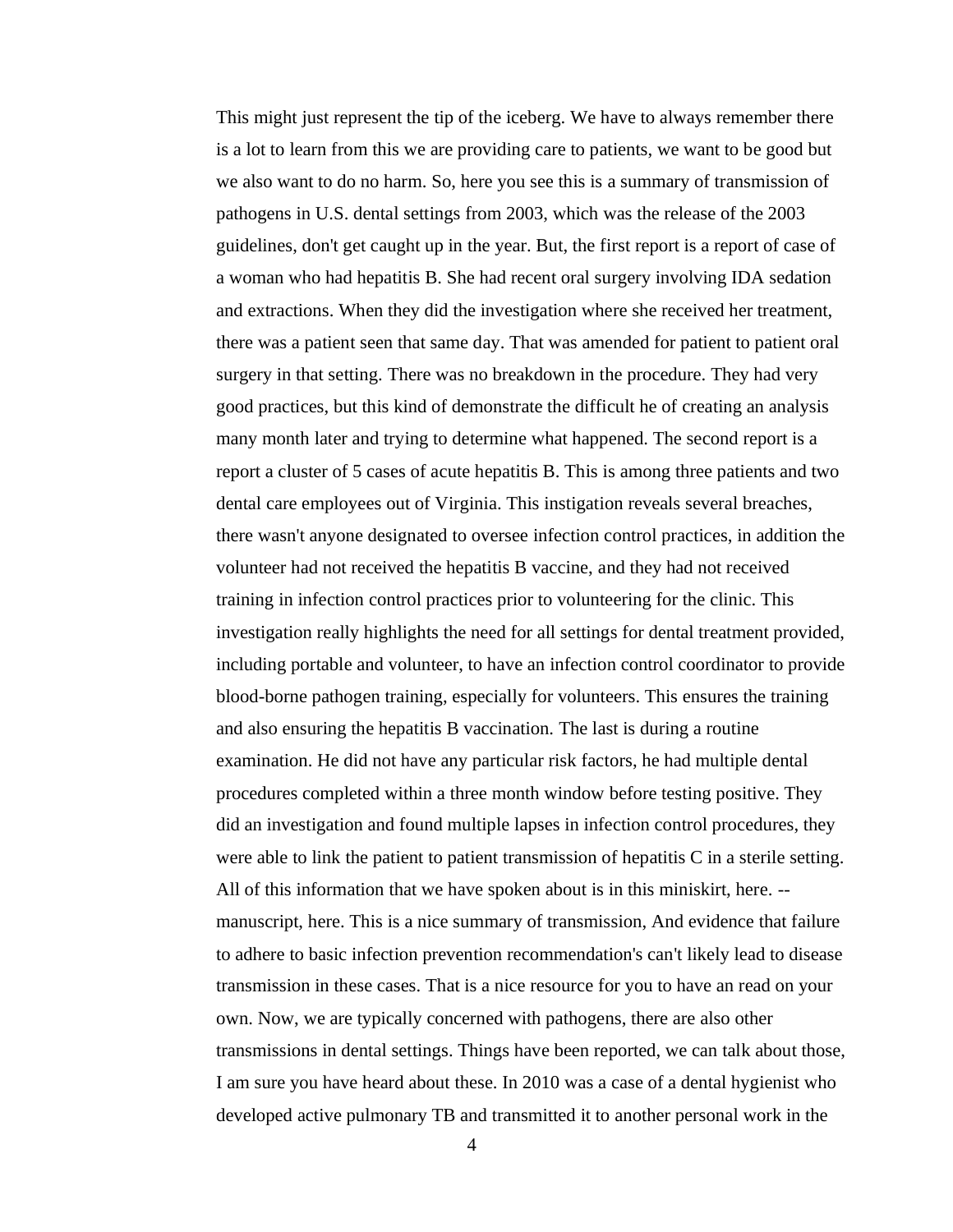same practice. The hygienist who had act as it been screened and she worked for several months in the dental practice while she was infectious because her TB symptoms were originally misdiagnosed. In 2011 there was an 82-year-old woman who was diagnosed with Legionnaires' disease and died two days later. She attended dental appointments. When they checked the isolate from her bronchial they were identical to those that were ratified from the water lines at the dental office. Then, there are two reports of clusters of Mycobacterium obsesses infections, one in Georgia and one in California. These were clusters that resulted, all of these children had bacteria resulted from bacterial water. Both topics occurred in clinics were levels of bacteria in the water much higher than for committed and both indications typified a lack of routine maintaining water lines. This reinforces our maintenance for water quality. Again, here you see screenshots from the California investigation. Dental unit waterlines, there are journals that are released that provides information to both dental healthcare personal and manufactures, maintaining quality of your dental unit waterlines. The FDA has recently released information guidelines for dental petitioners and dental manufacturers on rental unit waterlines as well. Those are two good resources to review. Lastly, there was a report from New Jersey about some patients who developed and occurs after undergoing oral surgery. This is an interesting case. This is an organism that is typically seen in household infections but not dental related once. This is typically associated with G.I. or general urinary tract area. They did an investigation. On the right-hand side of the screen you can see a whole list of breaches that they found when they were doing the investigation. This clinic had a lot of issues regarding infection control purposes. This was an unfortunate case because a patient did actually die as a result of convocations from the surgery and the infection that he received. Really, this shows again, failure to adhere to infection control practices and this can eventually lead to disease transmissions, like this. How do we prevent this? Implementation of standard precautions. Standard precautions are considered to be the primary or first-tier to prevent transmission of infectious agents, they are intended to be applied to the care of all patients in all healthcare settings regardless of the suspected or confirmed presents of an infectious agent. Remember we might not be sure if someone has an infectious agent, or not. These are things we should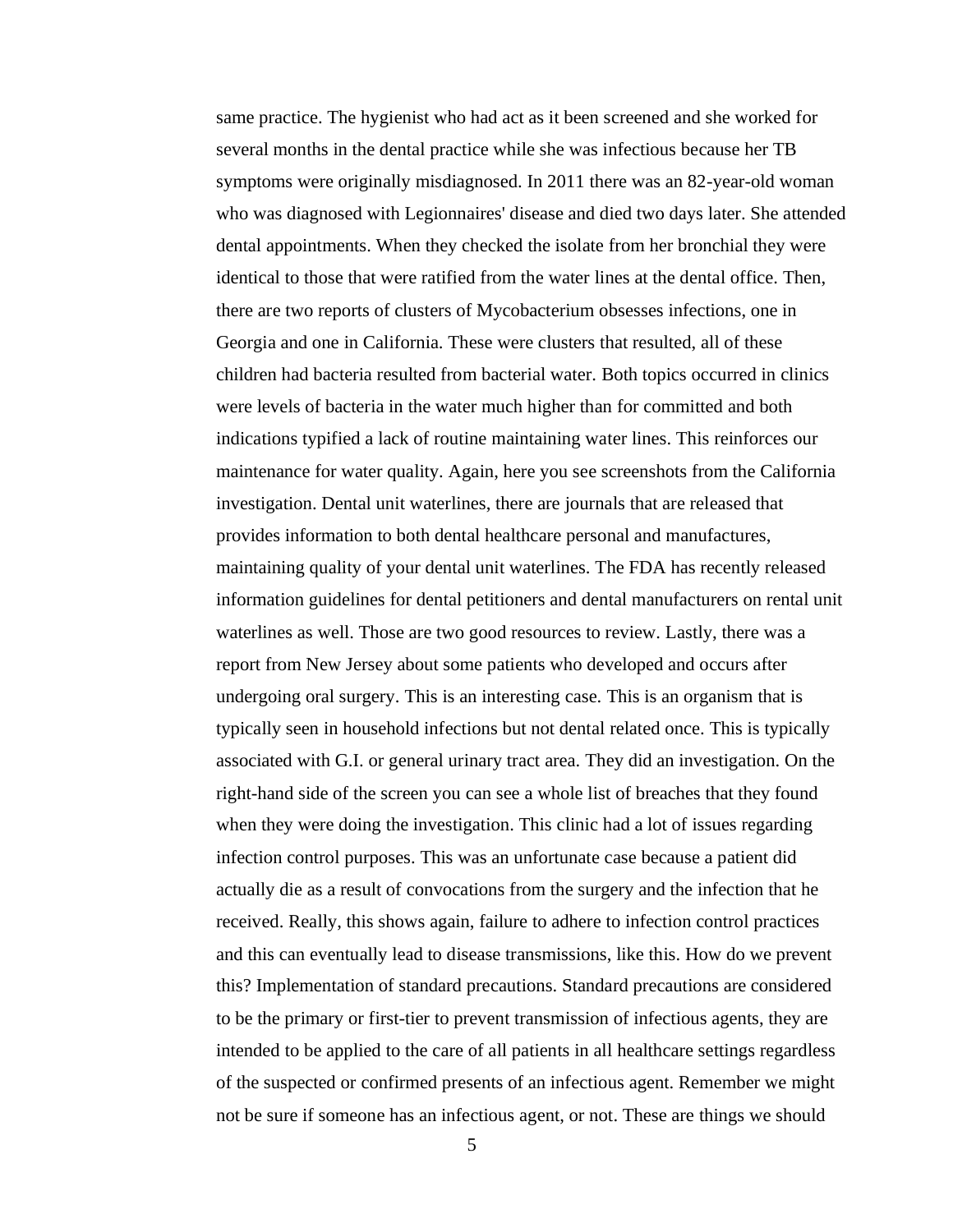do every day. This should look very familiar to you. You can see the elements that are included. This includes hygiene, PPE, shop safety, and sterilization, those are things you all do every day. You should also be trained, education and training should be provided for all staff during orientation to the healthcare setting. You should be trained when new tasks or procedures are introduce. You should be so trained at least annually, we know this is very important. Education and training is important. Is not a lot of standardized training out there, we will point you to resources where you can find some training. We don't -- do know that a lot of staff are trained. You need to know how to find manufacture instructors and how you properly processed your instruments. That is what we are going to talk about. Let's talk about sterilization. We have 30 minutes. There are three categories, we call them critical, semi-critical and noncritical. Basically, these are based on intended use and the potential risk of disease transmission. Critical items include surgical instruments like Perio scalars, these penetrate soft tissue or enter into or contact vascular other normal sterile tissue. These are the ones that have the greatest risk of transmitting infection and should always be sterilized. Recently, you can use a single use this billable device. Semi-critical items such as mirrors, amalgams, things like that, those are ones that come in contact with your mucus membranes or nonintact skin. This could be exposed skin that is chopped, and these items have a lower risk of transition. Because a majority of these are non-torrent they should be he sterilized. If the edit is heat sensitive, you should try to replace it. If none are available it should be it minimum processed using high-level disinfection. Noncritical items would be your radiographic head, those only come in contact with skin. Even let pressure off. These items have the least, and in the majority of cases you can clean them. They are soiled, you can use this with a hospital disinfectant. You can also use these with protective barriers. We have a whole section on environmental cleaning as well. We are not going to go over much of that today, I can show you at the end where to get more information on that. Single use disposable items, this is intended for use on one patient, single used opposable items are usually not heat tolerant and cannot reliably be cleaned. Most are labeled by the manufacture for only a single use and they do not have a reprocessing instruction. So, you use these devices for one patient, only. You dispose of these early. I know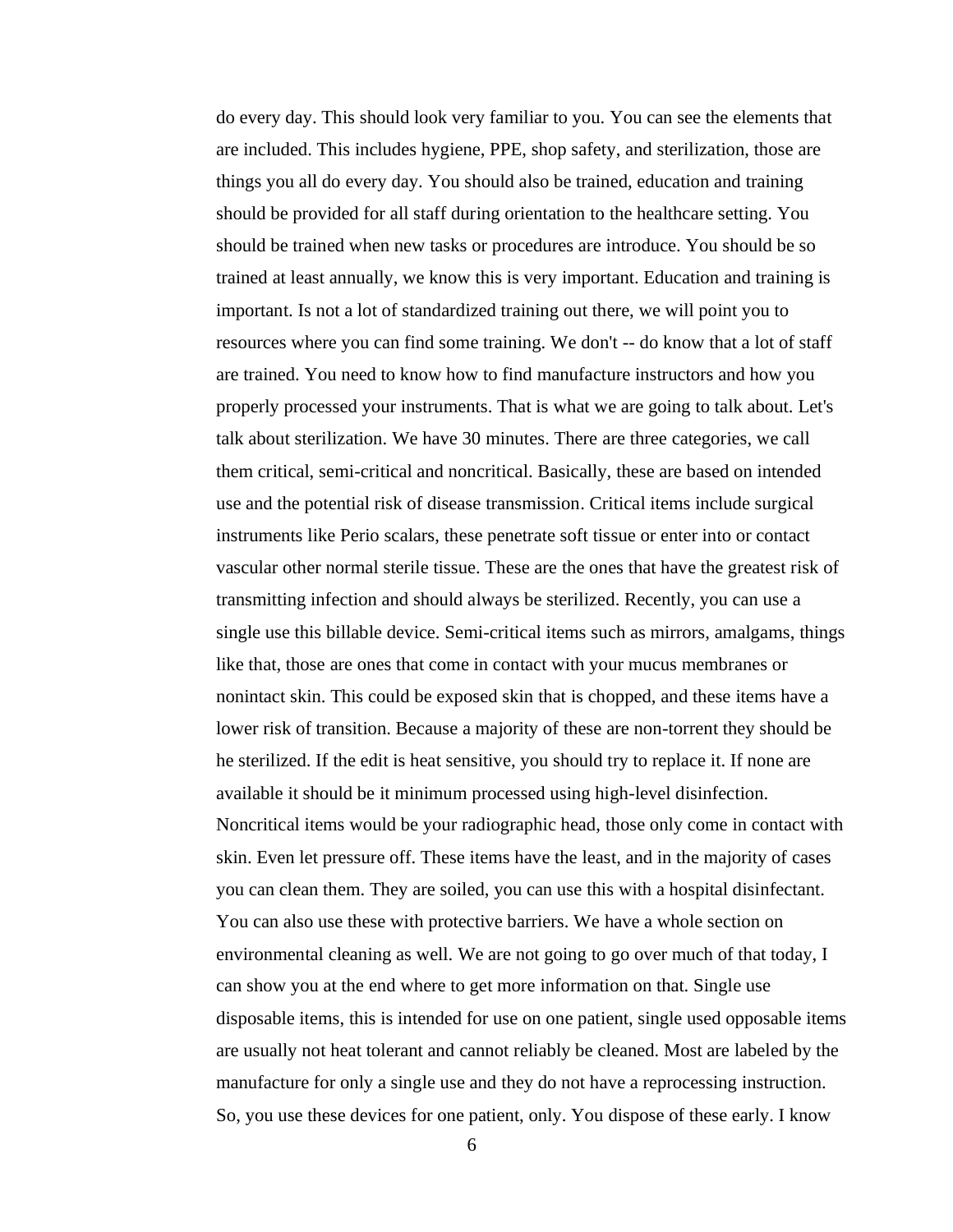some of you may be thinking this is common knowledge, or I already know this. I will tell you that every conference I have gone to someone already asks me or says to me, my doctor told me that I can reprocess single-use devices and use them more than once, is that okay? We get public degrees from the public asking about that. Again, they are intended for one patient only, they are not intended to be reprocessed. So, there is still some of that information out there that people think they can use these things multiple times. This is not committed. I do want to talk specifically about burrs and endodontic files. Some of these may be practical to consider single use because the way they are constructed makes them hard to clean. Sterilization can lead to deterioration on the cutting services and raise potential for breakage during patient treatment. The FDA does consider all of these single use. FDA has all time included burs and scale tips Marcus and leaves unless the manager has submitted a five 10K for reprocessing. I would consider all single use, I am not aware of any many pictures out there that have been able to submit the correct paperwork for reprocessing these devices. The issue with these are they are incredibly difficult to clean. If you cannot clean something it cannot be possibly sterilized. You should always refer to the managers instructions to determine if your device is will use, if the device cannot have validated reprocessing sterilization, it is considered will use or disposable. If you have a question about the labeling, or the manufactures instruction, you should contact your manufacturer directly. You can speak with them about it. Multiple use dispenser devices, syringes, you are using these to deliver impression material, composite, etch, things like that. The FDA does have a summary of these. There are some infection control concerns with these. Typically, they are designed to -- they are prefilled. The tips should be discarded after each use. This can easily become contaminated, you can't ensure they have been disinfected properly. FDA has a list of do's and don'ts. You can refer to these, but really you should be using clean gloves. If these are contaminated, you can't just wipe them off and reuse them. You should prevent them from being contaminated. It says here, under the do not, do not reuse the multi use dental dispenser if it becomes contaminated. If you look, it is getting tips on how to prevent contamination. Dental handpieces, again we talk about this a lot. This is a hot topic. Since the 2003 guidelines, we have recommended that handpieces be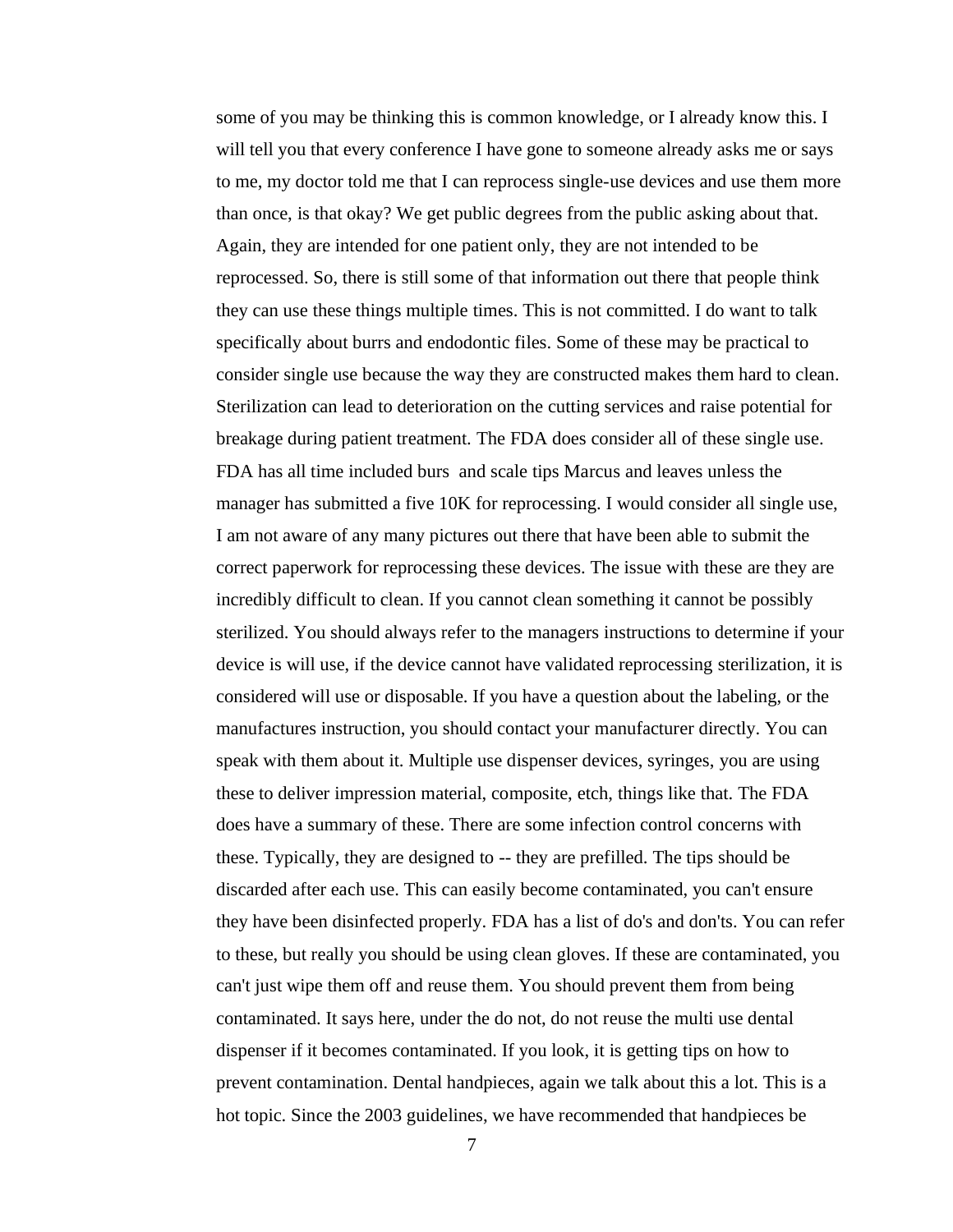cleaned in heat sterilization, follow manufacturers instructions. Do not just wipe them down using started is disinfection. This means the high speed and low speed handpiece including the motors. There was some confusion in the dental community about handpieces. Released a statement on reprocessing handpieces. This gives additional information, but basically it reinforces the fact that all dental handpieces that are attached to air and water lines should be cleaned and he sterilized. There is a new type of device out there called hygiene handpieces. These are more like electric toothbrushes, these do not attach to air and water lines. For those type of devices, we recommend that you follow the manufacturers instructions, make sure they are FDA cleared and follow the FDA validated instructions for reprocessing these devices. All of that information is in this CDC statement. Here is a summary. General instrument processing and reprocessing guidelines, all reusable dental equipment should be cleaned and maintained according to the manufacturers instructions to prevent patient to patient infectious agents. The manufacture instructions for reprocessing should be readily available, ideally in or near the reprocessing area. Your cleaning, ultrasonics, sterilization, autoclave, all of this equipment should be cleared by the FDA. What that means is you should be using FDA cleared Quitman to clean and he sterilized your instruments and equipment. Packaging material like your peel pack should also be FDA cleared. Your cleaning, this invasion and sterilization practices should be assigned to personnel who have training and know the reprocessing steps. This can be safely used for patient care, as was said in the beginning you have a lot to do in the dental practice. There is typically no central sterilization, you don't drop your instruments off. The rental personal the ones cleaning and sterilizing the instruments. It is important you are trained incorrect practices so that you know how to reprocess your agreement. The dental processing area should be processed in a designated processing area so that you can control quality and ensure safety. It should be divided in sections for receiving, decontamination, and cleaning. Operation and packaging, sterilization and storage. Basically ideally walls or partitions should separate the sections to control traffic flow and contain dominant. Typically, what we see in a lot of practices they do not have a lot of space or walls. When physical separations of these sections cannot be achieved you need adequate spatial protection. You also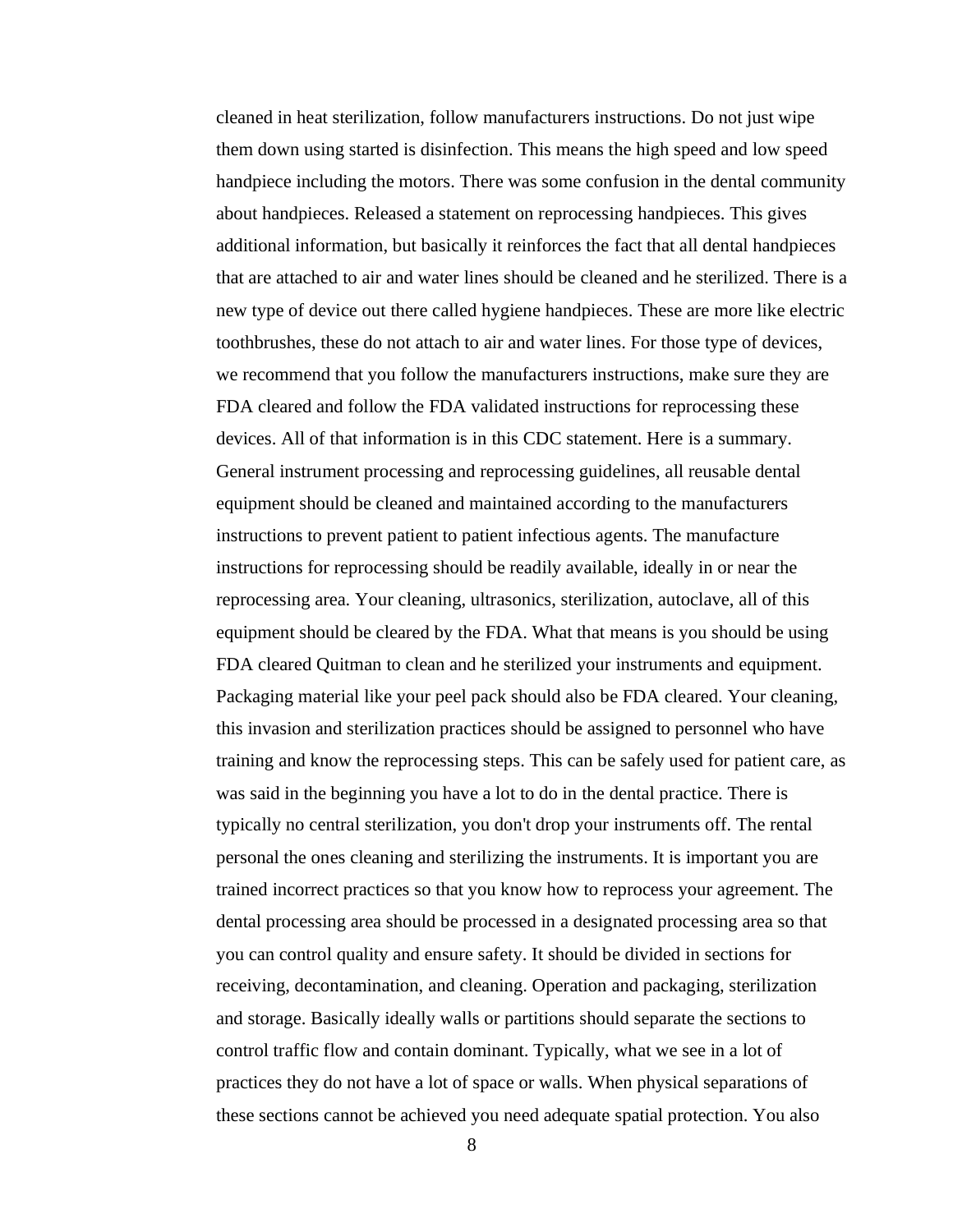want to make sure people are trained in the practices to prevent contamination of the clean instruments. You should always have a workflow pattern that clearly flows from high contamination areas to clean and sterile areas. You need to always think about the work flow. Cleaning like we said is the first basic step in all decontamination processes used to remove debris in organic contamination. If blood or saliva is not removed, these materials can shield. Organisms and compromise the sterilization process. Automated cleaning increment should be used to remove debris and you do this effectively. It could also decrease worker exposure to blood. Personnel should handle contaminated instruments carefully. Instruments should be placed in appropriate containers to prevent injuries during transport. You should also always wear PPE when handling and processing contaminated increment to protect yourself. Automated cleaning, you may have these ultrasonic cleaners, instrument washers, washer distributors. These are commonly used. Automated cleaners again increase the efficiency of cleaning and reduce the handling of sharp instruments. After cleaning the instrument should be rinsed with water, to remove chemical or detergent residue. Manual cleaning, you could also perform annual cleaning. You can see they have the appropriate personal protective equipment and they are using a long handled brush. If you are not going to do this right away, make sure you soak instruments in a rigid container so that the enzymatic cleaner helps prevent the drying of the material. This X it easier to clean. Don't use high-level disinfectant as a solution for holding instruments to avoid injury, again where your function resistant heavy-duty gloves. Where face Max, eye protection and I shield to protect against splashes and protective clothing as well. After cleaning, again after rinsing, estimates should be inspected, wrapped and packaged. They should be placed in a package before placing in heat sterilization. Should be thoroughly dry before packaged and wrapped. You should follow the manufacture instructions for the packaging, of the items, however whatever type of packaging system you are using, follow their instructions for the packaging should be compatible with the type of sterilization process you are using. You should open hinge instruments, you want to process them open and unlocked. Any instruments that need to be disassembled should be done. If that indicated by the menu sure. I don't think we have this on a slide, but the package should be clearly labeled with the cycle or load number, the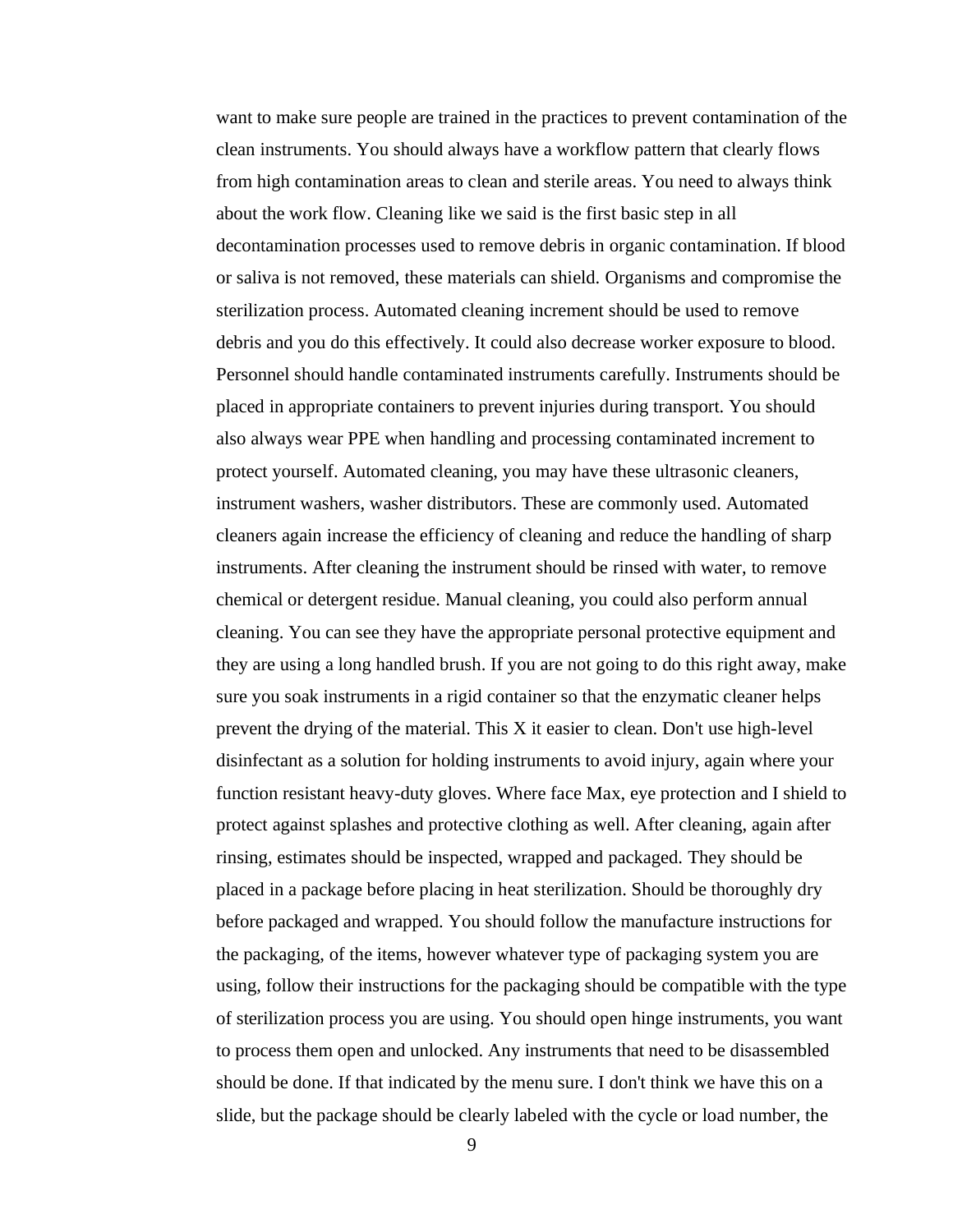date of sterilization and the expiration date if applicable. This helps retrieve items if sterilization and a failure. Labeled your packages. There are other organizations that recommend additional labeling, but you can find information on this in the CDC summary document. We want to place a chemical indicator inside each package. If you cannot see it from the outside, place another indicator on the inside. If you cannot see it from the outside, place another on the inside. There is the slide that says labeling, okay. You want to label it with the sterilization number, cycle or load number, date of stabilization, and expiration date. Sterilization monitoring I do want to talk about this, this is incredibly important. We have also had quite a lot of reports lately and questions about what to do with instruments that have not been sterilized. Reports that the instruments were cleaned and packaged, placed in the sterilizer, something happened there was confusion, unsterilized packs were taken out and used on patients. There are multiple checks and balances built into the system, to prevent something like this happening. That is why sterilization monitoring is so important. We do this through chemical mechanical and biological monitoring. Mechanical means that you are monitoring your sterilizer you are checking the gauges, displays, printouts and document in that the sterilizer actually meets time, temperature and pressure. You your sterilizer is running properly. Your chemical monitors are your chemical indicators on your package. Your biological monitors is the spore testing. All three of these are very important in the monitoring process to ensure that your instruments are being reprocessed correctly. Here are some example to mechanical monitoring. Remember, you always want to make sure that your sterilizer was run and run properly and met all of the parameters that it is expected to meet. Okay? You also want to perform chemical monitoring. You want inspect the indicator after sterilization, and at the time of use. Have some checks built into your system where the staff are checking to make sure that the package was actually processed before you sit down and provide care to a patient, open your pack then. Make sure you check the indicators to make sure it indicates it was processed. If the appropriate color change does not occur, under indicator, do not use the instrument. Biological monitoring again is our spore test. This is the most accepted method for monitoring, because this is the one that actually tests the sterilization and shows the direct killing of a very highly resistant organism.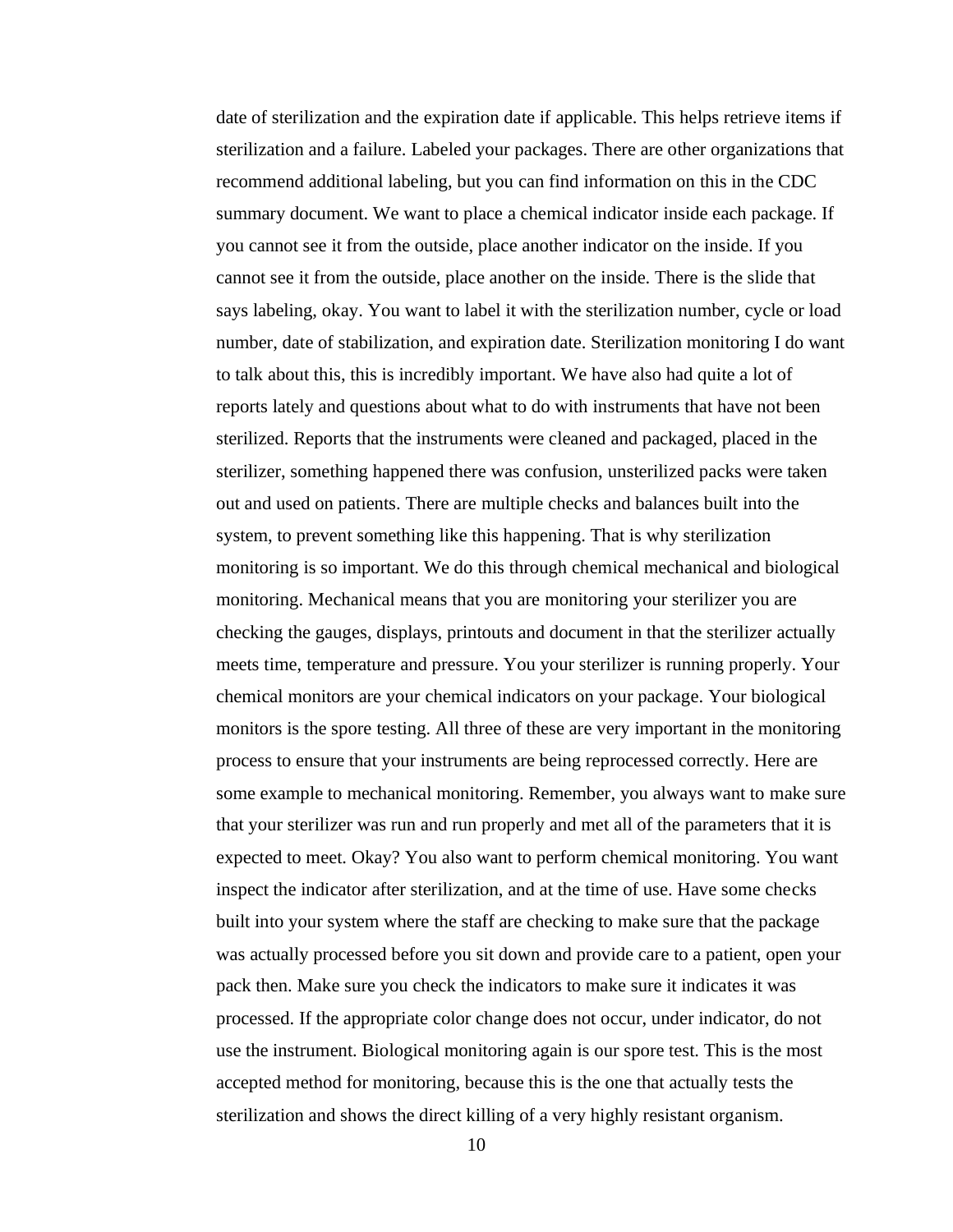Recommend doing spore testing at least once a week. Again, you should always be performing mechanical and nickel monitoring because those are early indicators that something may not be auctioning properly. Record-keeping. Sterilization monitoring and equipment payments records are important. You need to make sure that you meet your parameters and you need to record it. If you do not recorded it.have been. Review the policies on record keeping, we do not have a recommendation on how long things should be kept for. Again you have to write things down that you have actually done. You want to store your items in a clean dry, closed cabinet. You can use either date or event related shelf practices. This means you determine a certain date when something is expired and needs to be resterilized, or it remains sterile until something actually happens to it or if it becomes contaminated or ripped, compromised. You will need to re-sterilize this. You need to always make sure that you inspect packages thing before opening. To make sure it has not been compromised that it is not wet, torn punctured. If it has been compromised you need to reprocessed that equipment again, before patient use. Are you there? Okay. I think I have something happened with my equipment.

Are you there? Can you hear me okay? Yes, we hear you.

I think you might need to change the size for me. Okay. I believe the next, tell me if I am not on the correct slide or not. We are going into resources now, yes? That is correct.

I want to spend a little bit of time on resources. The first thing that we have, we have a summary of expectations for safe care documents. This is a plainly which summary of our 2003 guidelines that summarize the basic infection prevention practices you should be using in your dental setting. It is written in plain language, it is very easy to understand. This includes a checklist at the back of the appendices, there are two sections of the checklist. Section 1 has administrative policies, that should be reviewed. You should include this in infection control programs. And the second section is actually an additional checklist, that means you would walk around and observe actual patient care. What is the next slide?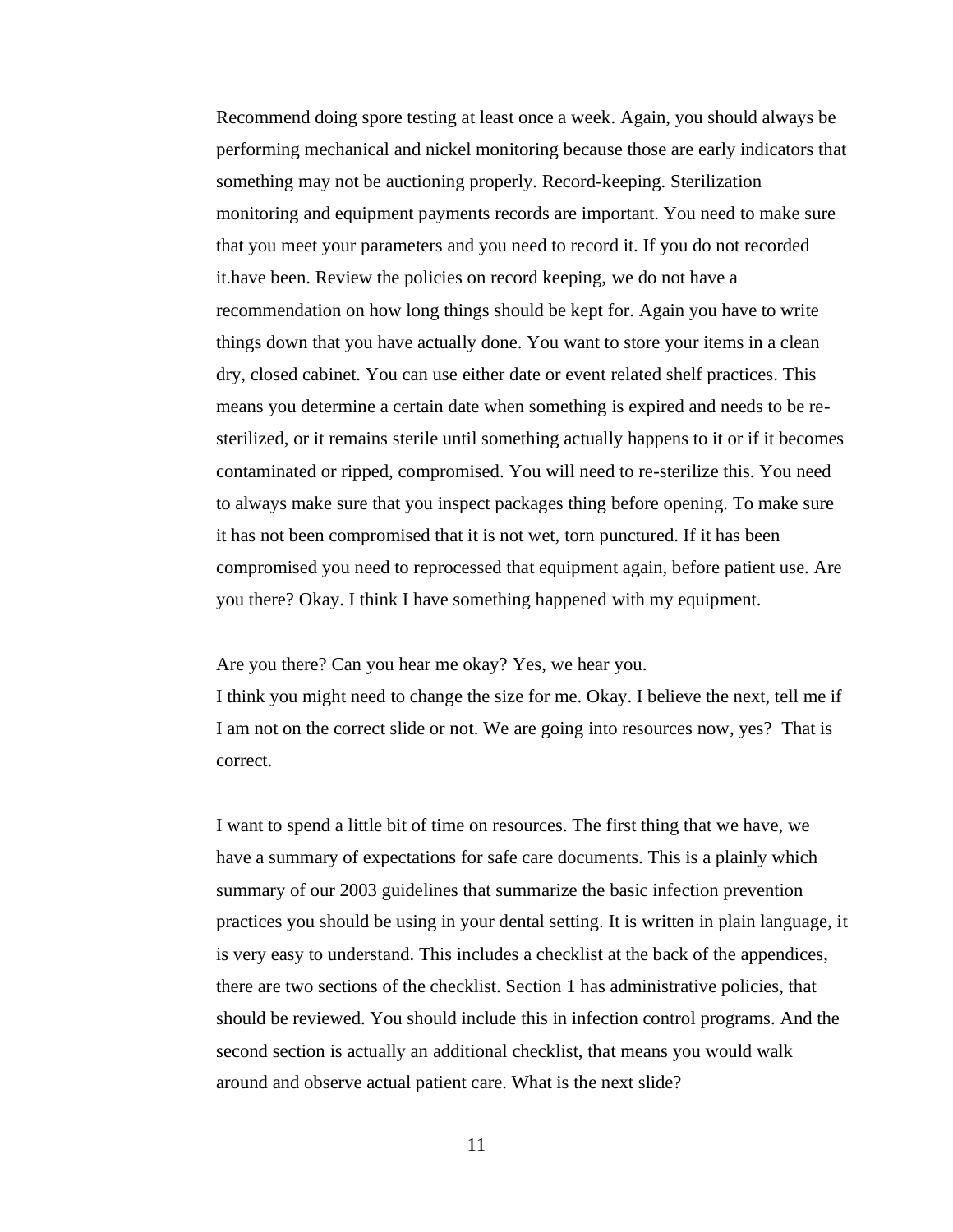CDC resources to help improve adherence.

We have a summary of infection control, we have a checklist, we have our dental check up, we also have a list of training modules. These are slide decks. There are 10 modules, these were designed to accompany the summary documents. In these you can download and use in your practice to help get information provide training to your staff. A lot of the slides I have used today have actually come from those slide modules that we have on our site. Next slide. What does it look like?

Infection prevention checklist for dental settings.

We talked about this checklist, it has two settings. It is available in a PDF format that you can download, it is also at the back of the checklist. This is really a tool to help you evaluate your infection control program. Really, before this there wasn't a tool other to help provide evaluation. Evaluation is very important, we recommend that you do this at least once a year. This way you can get input on your infection prevention practices and make any adjustments or needed changes. We also have the checklist and have created a mobile app version of the checklist that you can download for free at the Google play or iTunes store. It is called CBC dental check. You can create checklist, walk through the checklist, there is an interactive version of the checklist. You can access resources and access the CDC summary information and the guidelines through the app as well. It is a good thing to have as well. It is on your phone if you want to be able to pull app information on your device or tablet. What is the next slide?

Use of checklist.

Can you go to the next slide?

Exam -- I'm sorry, example of direct observation.

CDC recommend that you have one person assigned, this would be your infection control coordinator. This person should be trained in infection control. Your induction control coordinator would be a good person to complete the checklist. They will walk around and observe patient care. In this checklist, in the picture, you can see that there are some deviations from protocol. What do you see when you are looking at that picture? The hygienist is not wearing protective down, I where, --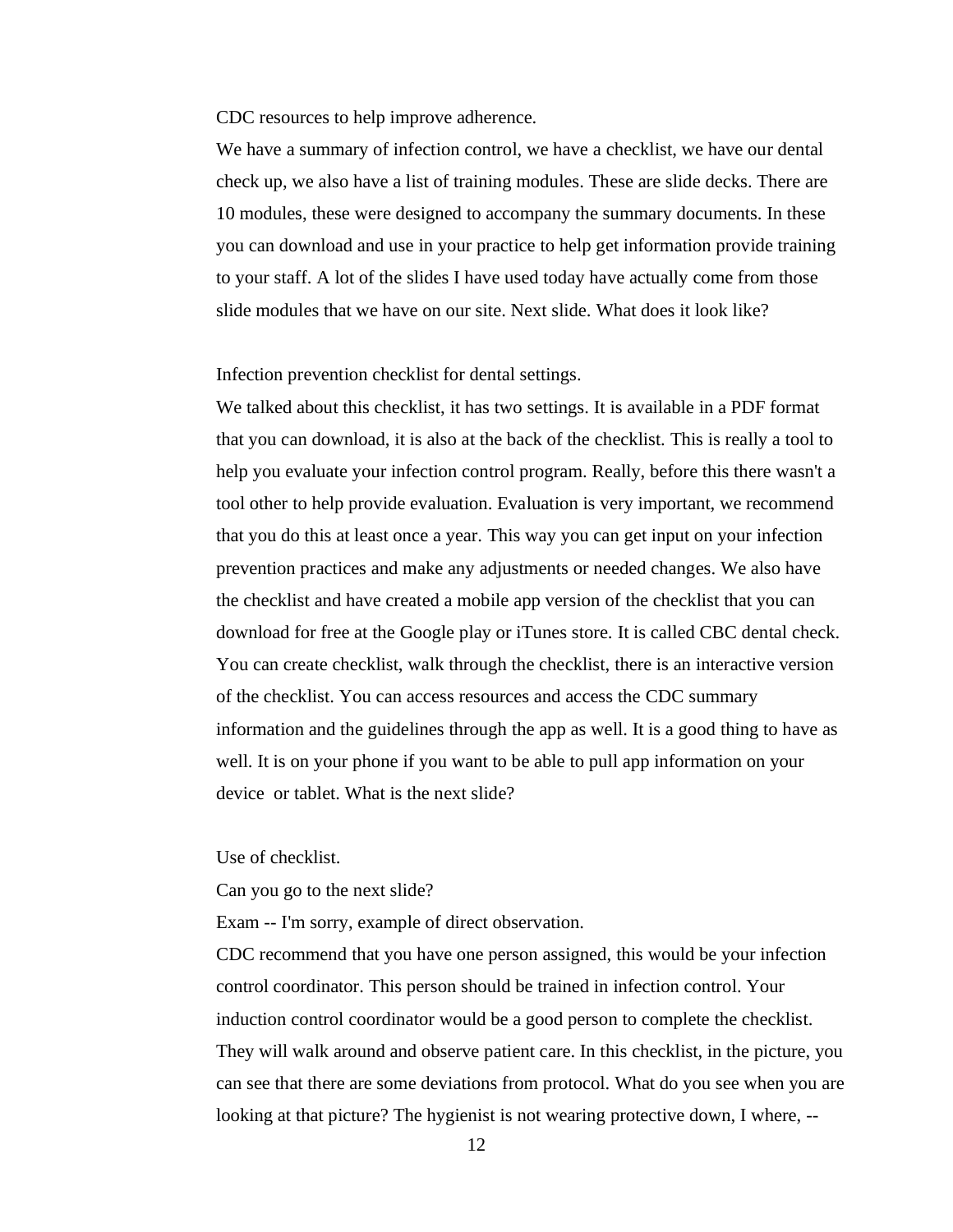eye wear, her mask is not position properly. Your trying to correct and provide feedback by doing direct summation. Next slide. Is this the answer is no? Yes. Again, if the answer to any of these questions is "no" the answer is we want to correct the practice. We want to educate personnel about the training and reassess to ensure adherence. Next slide.

#### CDC dental check mobile app.

This is a version of the mobile app that you can download to have the checklist on your phone. Next slide.

### Basic excitations for safe care training modules.

You can see here that those are the training modules that we talked about. There are 10 modules, there is a PDF version of the PowerPoint presentation, they correspond to the 7 elements of standard precaution. There is also one on debtor -- dental use waterlines. You may download those as you like, you are permitted to use this material in your training programs. Next slide.

Fornes of example module 1.

You see an example of the slide deck with the presentation laid out. Next slide, does the say frequently asked questions? We also have a list of frequently asked questions that is available on our website. A lot of the questions we get are answered on our frequently answered question page. If you have a question look on their to see if these questions are answered. Next slide.

# A division of oral health nurse.

Our partners are the American dental Association, the organization for safety, asepsis and prevention, which is OSAP, and ASTDD. OSAP Is the main resource, have a lot of information on their website. There is an annual boot camp training. It dives deep into infection control, it is a three day program. I do not have a slide on this it is relatively new. They are working with some partners to also create infection control certificates and a certification program. There will be the ability to have some standardize training, and the ability to actually get a certificate in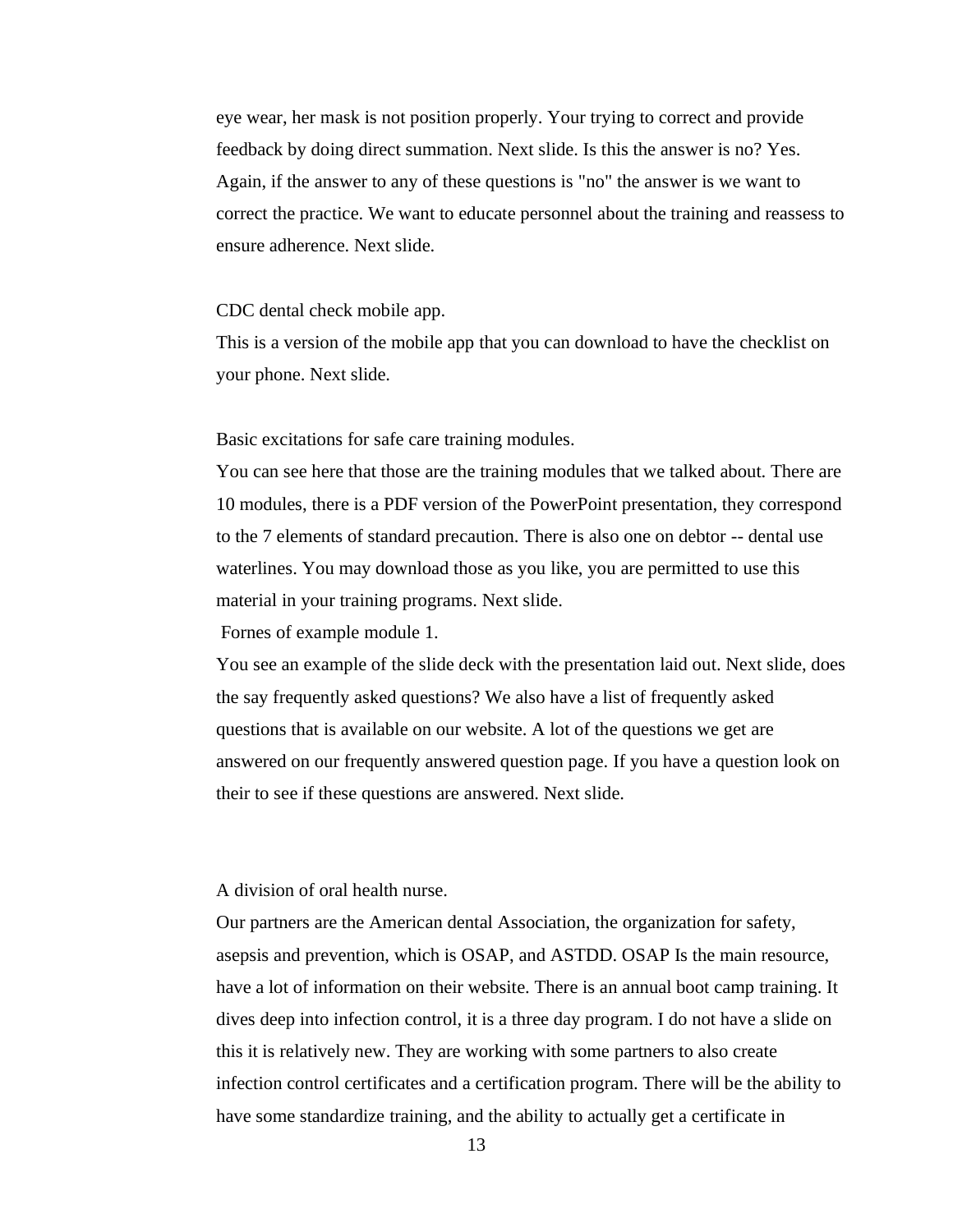infection control programs. You can also take that further and become a certified professional in dental infection and control. Those are very exciting resources. There are two articles on the website I want to talk about. One is a guide to our summary document. It walks you through the summary document and explain's information and how you can use that information. They also have an instrument reprocessing training online. They also have a few bucks -- workbooks, and interactive work books for OSHA and CDC together. You can have that information. All that information is on the website, I can recommend looking the materials they have. Next slide.

All dental settings. This of the level of -- Yes, that is it.

- Vy Nguyen: Thank you Dr. Junger. At this time we will go ahead and start the question and answer session. If you haven't already done so, please feel free to type your questions into the chat box. We will also open app the phone lines. Operator can you open the phone lines for any questions?
- Coordinator: We will begin the question and answer session. To ask a question please press \* followed by 1, and state your name clearly. One moment, please. We can go ahead and start with the chat box questions. There is a question, Dr. Junger should it be part of the dental workflow to check state registries?
- Michele Junger: That is an interesting question. That probably is confusing information to a lot of people in dental settings. Each state varies. I am not sure in what aspect for daily practice that could help you. If you want to expand on that? It is always good to know what is happening in your environment, what is happening in your critical settings and around you. Again, the disease outbreaks that we have seen in dental settings are typically picked app by a local hospital. These are typically picked app by what we call the observant healthcare clinician that puts two and two together and figures things out. A lot of them can go unreported, but I think that it is very important to be app-to-date in all clinical healthcare information and kind of aware of what is happening in your healthcare environment.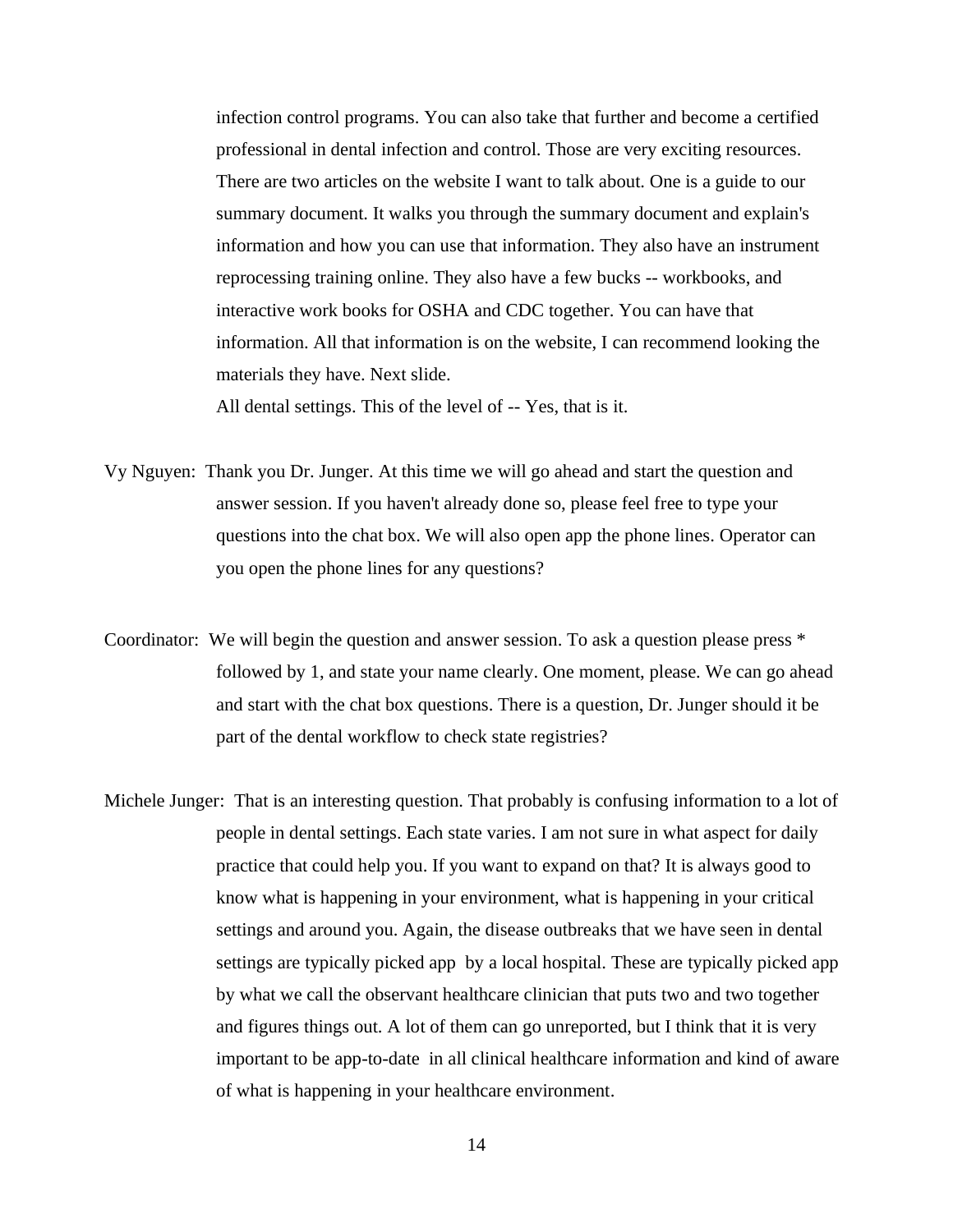Vy Nguyen: Thank you Dr. Junger. There is another question. To we need to heat sterilize couplers after every use?

### Michele Junger:

Couplers are a new area that I understand people have confusion on. A couple are is considered an accessory to a dental handpiece. Really all dental handpieces and accessories should be cleaned and heat sterilized after each use and in between patient. We know that the handpiece gets dirty, you are connecting the coupler to the handpiece. That really should be cleaned and heat sterilized between patient. To my understanding, they should be able to be cleaned and had heat sterilization. I think that they should be.

Vy Nguyen: Thank you Dr. Junger. How frequently should the waterlines be evaluated?

Michele Junger:

CDC doesn't have a specific monitoring recommendation, yet. What our recommendation is is that you should refer to manufacturers instructions for monitoring. Each any picture uses a different chemical, a different system, a different type of filter or something that might need to be replaced more frequently. Some people, some pictures recommend monitoring the amount of disinfectant that is actually in your water. There are test strips and things like that. Right now, what we do is we refer to the manufacture instructions. Whatever your manufacture says is what you should monitor. But, it doesn't, you can all is go above and beyond. I would look at your event, talk to your manufacturers and develop your own policy. We do know that some of the many factors out there recommend entering. So you may want to go above and beyond and develop your own monitoring schedule at this time.

Vy Nguyen: Thank you Dr. Junger. Here is another question . Our facility currently uses consumer dishwashers to process the instrument for initial disinfection prior to sterilization. Is there any mandate which requires an FDA dishwasher or instrument processor?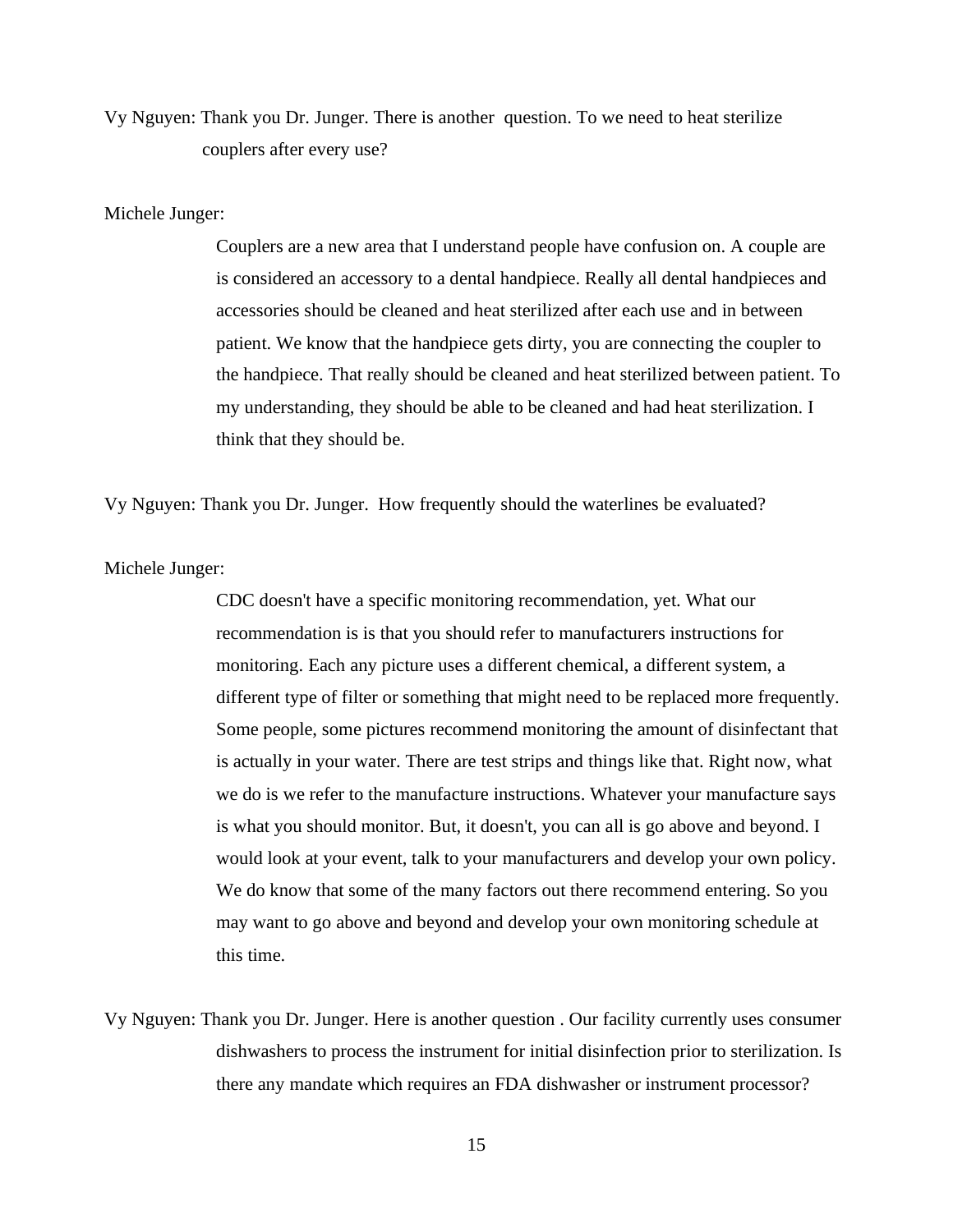Michele Junger:

I am not aware of any, I am aware of our CDC recommendation's. CDC guidelines recommend that you should use FDA cleared equipment. You might want to check with your state Board of dentistry, and see if they have requirements regarding use of FDA equipment. Typically, obviously we recommend using FDA cleared equipment. If you are not using that you are probably taking on the risk of that, I don't believe things like that have been donated to ensure things are being properly cleaned like something that is registered and cleared by the FDA. Again, CDC our recommendation and guidelines and him excitations are for safe care. Mandates are regulations that you need to check with regulatory agencies like your state and local board of dentistry. This would be your local health departments, as well.

Thank you. That is another question on instruments. Is it acceptable to open them widely and dividing and drying, and then have them gently opened for heat processing, in order to keep the handle accessible when the factory and is open at use?

I am not understand -- do you understand it?

It is acceptable to open it widely when breathing and then gently open for processing?

Oh, I see. We basically recommend that they be opened. They should be opened as best you can open them.

Great. The follow-up question from the couplers question, is that a policy or recommendation for the couplers? This is going to add extra instruments and extra expense.

I think you have to was make sure you have the a permit increment and inventory for your patient load. That is really something that is based on a practice level, making sure that you have the correct inventory and correct amount of increment to be able to process your instruments. Again, we recommend that handpieces and accessories be cleaned and heat sterilized between patients.

Vy Nguyen: Thank you. Operator, are there any questions on the phone line?

Coordinator: Yes, we do have a question from Susan. Your line is now open.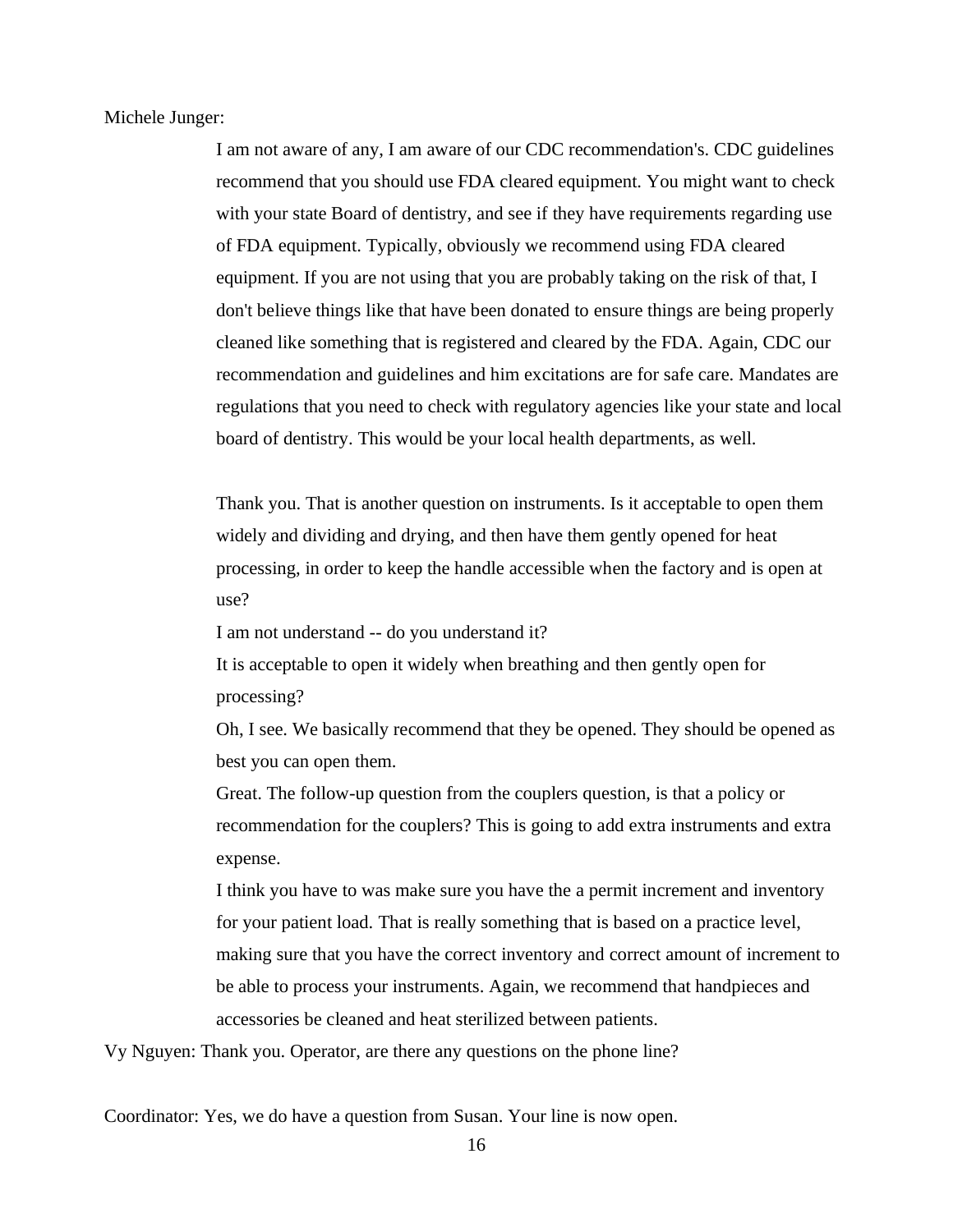Susan: Hello, how often do you recommend testing the sterilizer?

Michele Junger:

We recommend that you spore test under sterilizer weekly. That is the basic CDC recommendation. As far as shocking waterlines, how often do you recommend shocking the waterlines? Is it monthly appropriate? Again, we refer to the many factors instructions. CDC does not have a standard recommendation exactly how to maintain your water quality. We just recommend that you need to be using some type of disinfectant to maintain your water quality. Whatever type of product you are using on your equipment, you need to take a look at those manufactures instructions. Some people have a daily disinfectant, with a continuous release disinfectant. Then, they may combine shocking. Some people pay just to shocking. The problem is there is a lot of confusion out there. There are a lot of different treatment options. There are independent water systems. There are straws, tablets, there is distilled water, there is a lot of different options out there. It is important that you are looking at both your water quality and your monitoring, and following manufactures instructions, making sure that the products you are using will work together.

Does the CDC have a recommendation for straws versus the tablets?

### Michele Junger:

No, we don't. We don't have a particular recommendation, we just say that you should be using some type of disinfectant to maintain your water polity. If you are not, eventually things will accumulate in your waterlines. Okay, thank you.

# Coordinator:

I am showing no other questions. We will continue questions in the chat box. Can you please touch more on diamond coded burs?

### Michele Junger:

Yes, basically the information on your slide, diamond coded burs are difficult to clean. If you cannot clean them they cannot be properly sterilized. There is new guidance from 2015